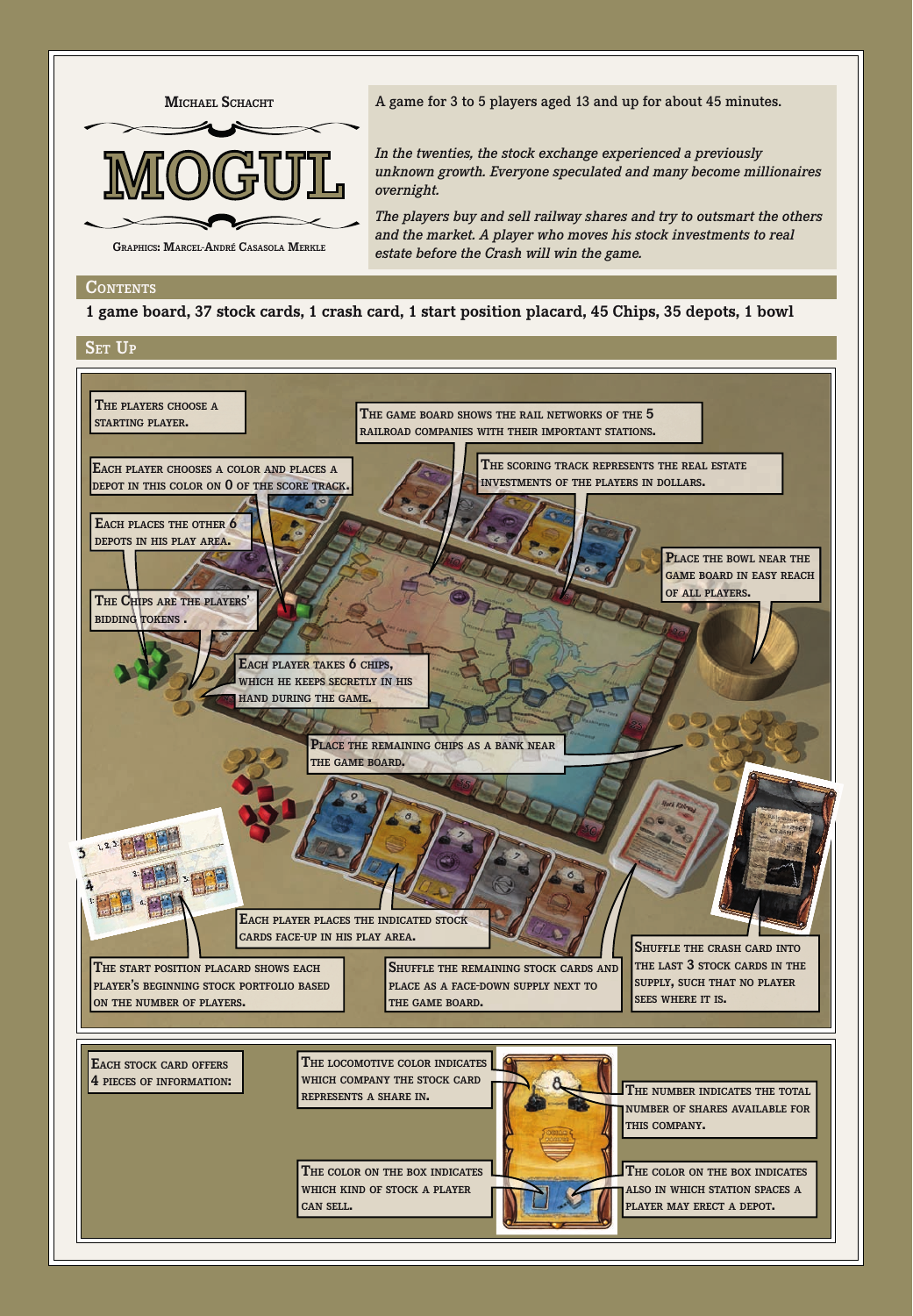The game is played in rounds and each round has four phases:

# **1. Turn over top card**

**2. Pay dividends**

# **3. Auction stock options 4. Perform stock options**

# **1. Turn over top card**

**Turn over** the topmost **stock card** of the supply and place face-up next to the supply.

# **2. Pay dividends**

**Each** player earns **1 dollar for each stock card** he owns **in the color of the just turned-over stock card** (move the players' depots forward along the scoring track).

## **3. Auction stock options**

The **Starting player begins** the auction for **the stock options**, and bidding continues in the clockwise order around the table. On a player's turn in the auction, he must bid **1 chip** by placing it in the bowl or pass, placing nothing in the bowl.

Players continue placing chips in the bowl, **until** one player passes, placing **no chip** in the bowl, thus leaving the **auction**.

When a player **passes**, he takes **all** the **chips from the bowl**, placing them in his hand.

A player who **passes**, may **not bid again** in this auction. He will be able to participate in later auctions.

After a player passes, play continues in a clockwise order with the next player either placing a **chip in the bowl or passing**. If the next player chooses to pass, he gets nothing as the bowl is empty.

*Ideally a player will pass when he sees the right number of chips in the bowl.* 

The bidding and passing continues **until** only **1 player remains**. **This player** has **won the stock option auction**.

# **4. Perform stock options**

The **winner** of the auction has **2 possibilities** to choose from:

## Either he **takes the turned-over stock card** or he **sells shares of stock**.

The player must choose **1 of the 2 options**:

- **Take the turned-over stock card**, placing it face-up in his play area. It now belongs to him.
- **Sell shares he owns** that match the color in the box on the lower part of the turned-over stock card. He can only sell stock he owns of this color.

Whichever option the **winner chooses**, the **second place bidder** (the last player to pass) **performs the other option**. *See Example 2.*

## *Example 1*

*The player turns over a yellow (Ocean Pacific) stock card with a blue (Santa Fe) box. Thus, the winner's options are to take a yellow share (Option 1) or to sell his blue shares (Option 2). In this case the winner chooses to sell his two blue shares.*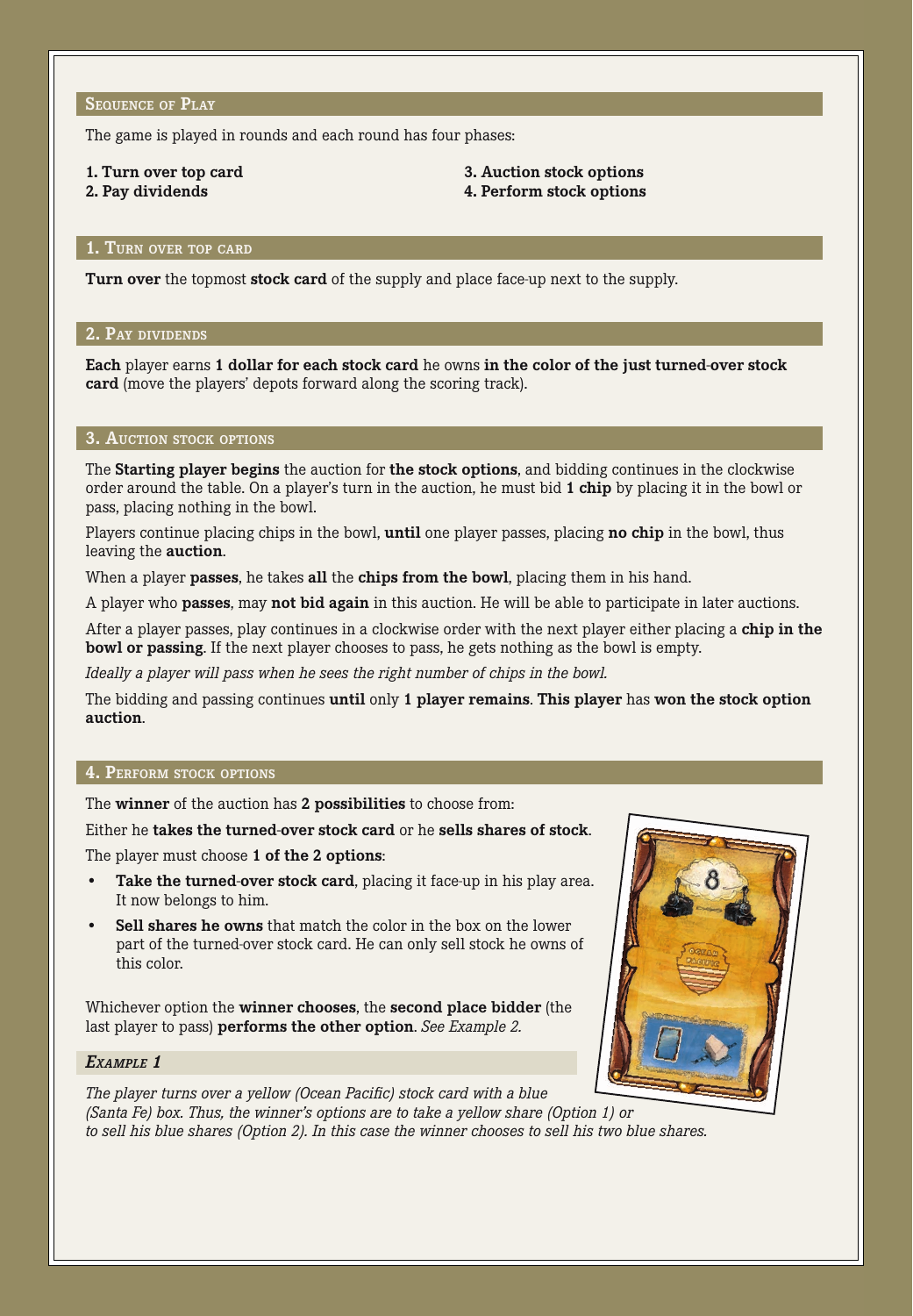The player earns **as many dollars for each sold share** as shares of this company currently held by all players in their play areas (including those in the selling player's play area).

When a player **chooses to sell his shares**, he must **either sell all** his shares or **sell nothing** (and erect a depot on this rail network: *see Erect Depot*).

*Since the winner chose to sell his Santa Fe shares, he counts up the total number of Santa Fe shares in play, in this case 5. Thus the winner earns 10 dollars (2 shares x \$5/share = \$10) and moves his depot ten spaces forward along the scoring track, then puts the sold shares back in the box.*

### *Example 2*

*Since the winner chose to sell his shares, the second place bidder (the last player to pass) must take the turned over card, placing it in her play area. She now owns this share of stock.* 

The **new starting player** is the player who **took the stock card** from the last auction, *thus, in this scenario, the second place bidder becomes the new starting player*, and she flips over the **next card** from the supply, beginning a **new round**.

# **Erect depot**

When a player chooses the **stock option sell shares**, he may **instead erect** one **depot**, if he wishes. This is a player's **only way** to erect a depot.

To erect a depot, the player places **one of his depots** on any **empty station space** on the **rail network**  shown by the **color in the box** on the lower part of the turned-over card.

If a player has already placed **all** his **depots on the game board**, he may, if he wishes **move** one of his **already placed** depots.

On each station space, there may **only be 1 depot**. Some station spaces are on **2 rail networks**.

### **Ending The Game**

The game **ends immediately** when the **crash card** is **turned over**.

#### **Determining the Winner**

Now each player earns the following **bonuses** (move players' depots on the scoring track accordingly):

• For **each depot marker on a station space** the owner earns **as many dollars as he has depots on this entire rail network**.

#### *Example*

*A player has 3 depots on the blue rail network. He earns 3 dollars per depot. Thus: (3+3+3=) 9 dollars earned in total for the blue rail network for this player.* 

If a depot is on a station space which is **on 2 rail networks**, it will score for **each of the two rail networks**.

- for **each share** that the player has in his play area, he earns **1 dollar**.
- for **each 5 chips** the player has, he earns **1 dollar**.

The player with the **most dollars** (furthest along the scoring track) is the **winner**!

In the case of a tie for most, the player among those tied for the most with the most shares in his play area is the winner.